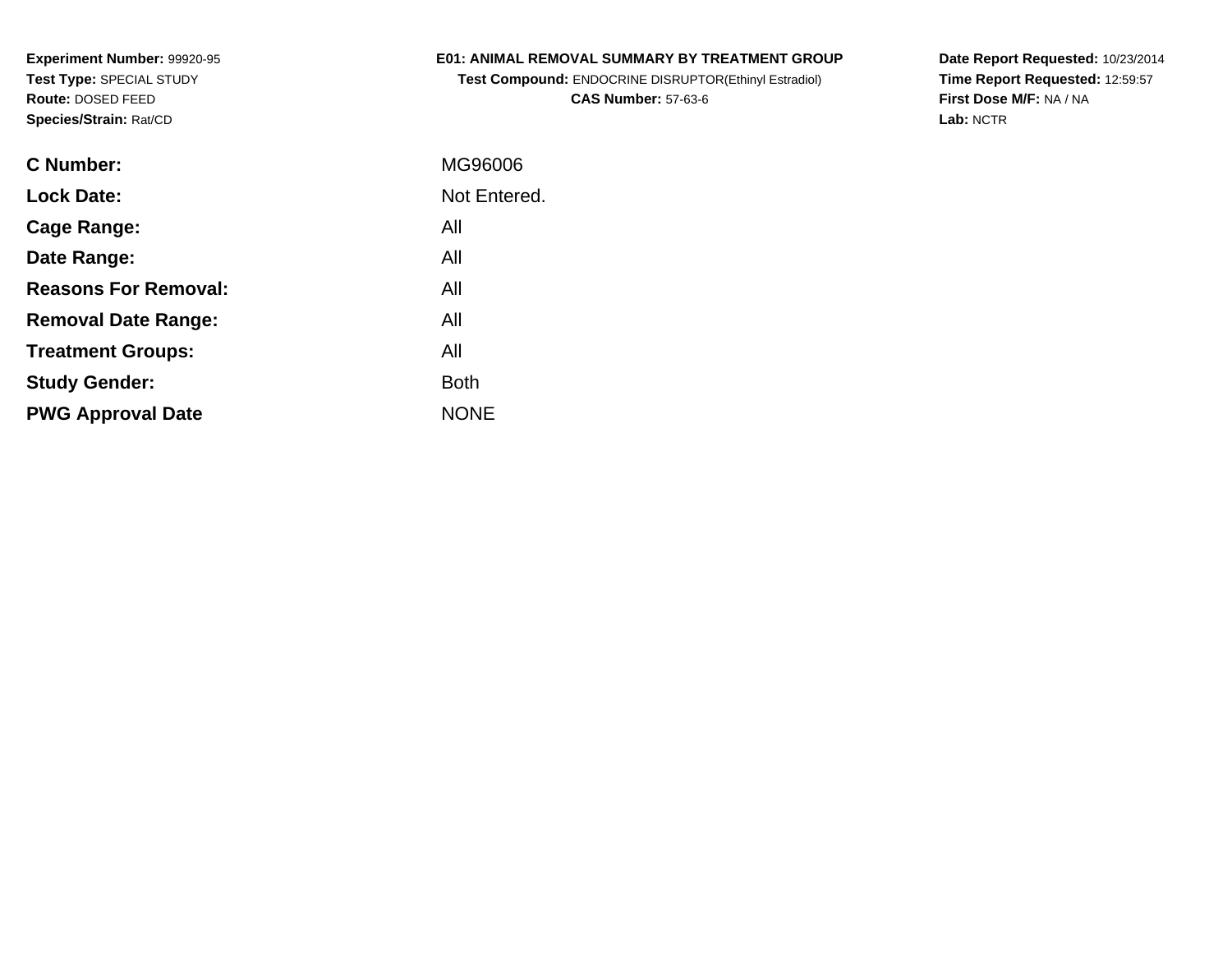### **E01: ANIMAL REMOVAL SUMMARY BY TREATMENT GROUP**

**Test Compound:** ENDOCRINE DISRUPTOR(Ethinyl Estradiol)

**CAS Number:** 57-63-6

|                  | <b>MALE</b>                  |                         |                                     |
|------------------|------------------------------|-------------------------|-------------------------------------|
| <b>TREATMENT</b> | Moribund<br><b>Sacrifice</b> | <b>Natural</b><br>Death | <b>Terminal</b><br><b>Sacrifice</b> |
| CONTROL<br>F4    |                              | 0                       | 25                                  |
| F4/2PPB TO CTRL  |                              |                         | 25                                  |
| F4/10PPB TO CTRL |                              |                         | 25                                  |
| F4/50PPB TO CTRL |                              |                         | 25                                  |
| <b>TOTAL</b>     |                              |                         | 100                                 |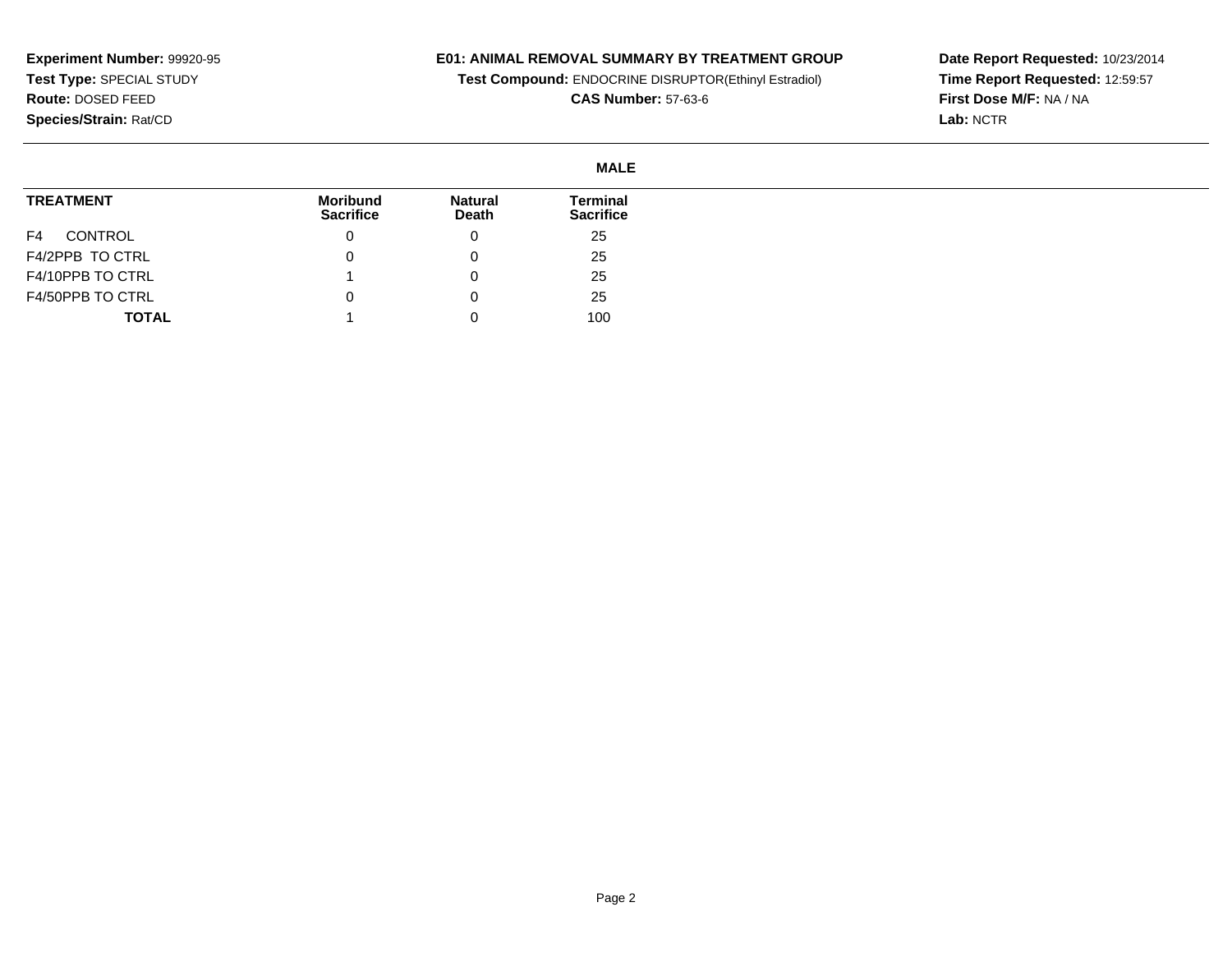#### **E01: ANIMAL REMOVAL SUMMARY BY TREATMENT GROUP**

**Test Compound:** ENDOCRINE DISRUPTOR(Ethinyl Estradiol)**CAS Number:** 57-63-6

\*\*\*END OF MALE DATA\*\*\*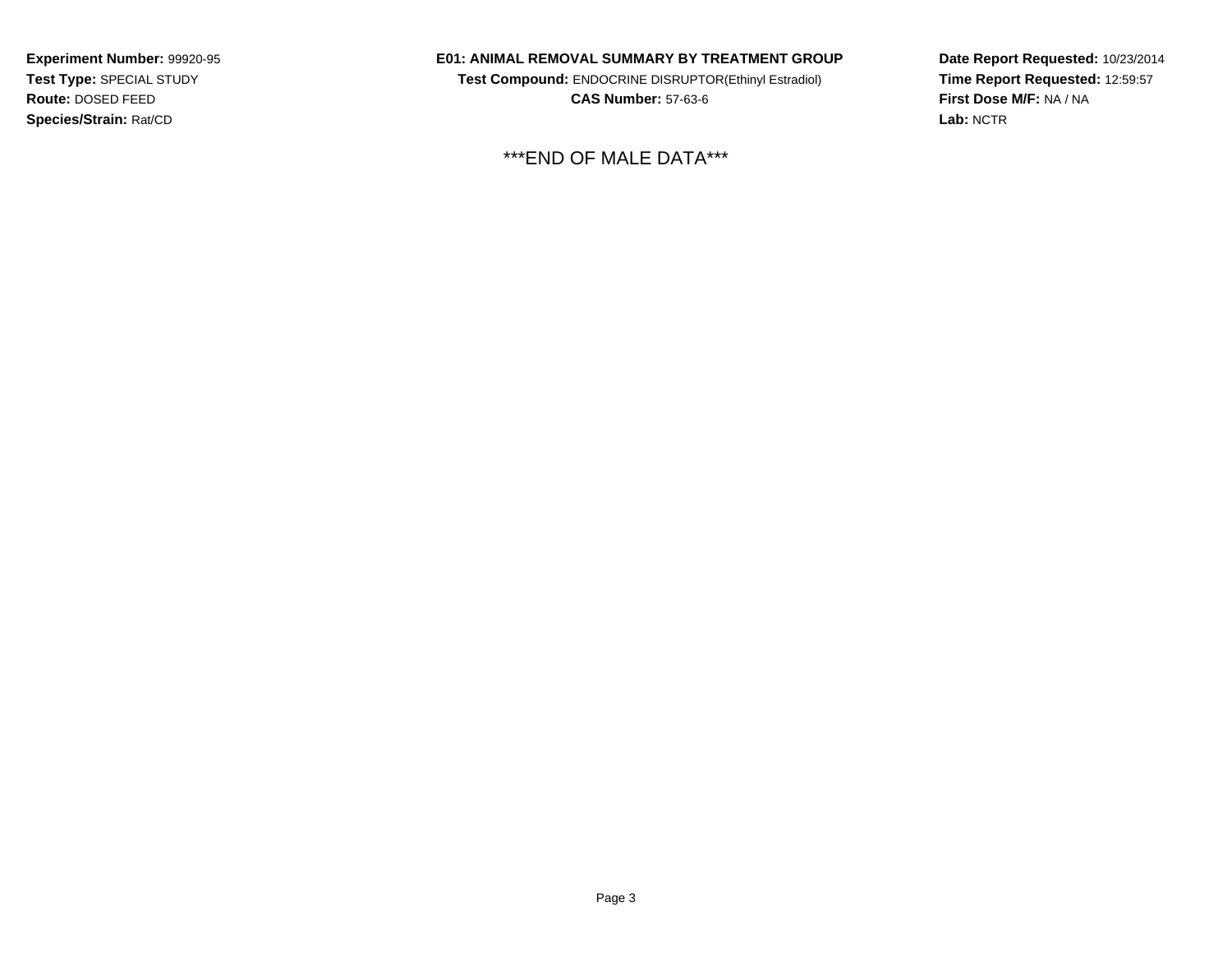### **E01: ANIMAL REMOVAL SUMMARY BY TREATMENT GROUP**

**Test Compound:** ENDOCRINE DISRUPTOR(Ethinyl Estradiol)

**CAS Number:** 57-63-6

**Date Report Requested:** 10/23/2014 **Time Report Requested:** 12:59:57**First Dose M/F:** NA / NA**Lab:** NCTR

# **FEMALE**

| <b>TREATMENT</b> | Moribund<br><b>Sacrifice</b> | <b>Natural</b><br>Death | Terminal<br><b>Sacrifice</b> |
|------------------|------------------------------|-------------------------|------------------------------|
| CONTROL<br>F4    |                              |                         | 25                           |
| F4/2PPB TO CTRL  |                              |                         | 25                           |
| F4/10PPB TO CTRL |                              |                         | 25                           |
| F4/50PPB TO CTRL |                              |                         | 25                           |
| <b>TOTAL</b>     |                              |                         | 100                          |